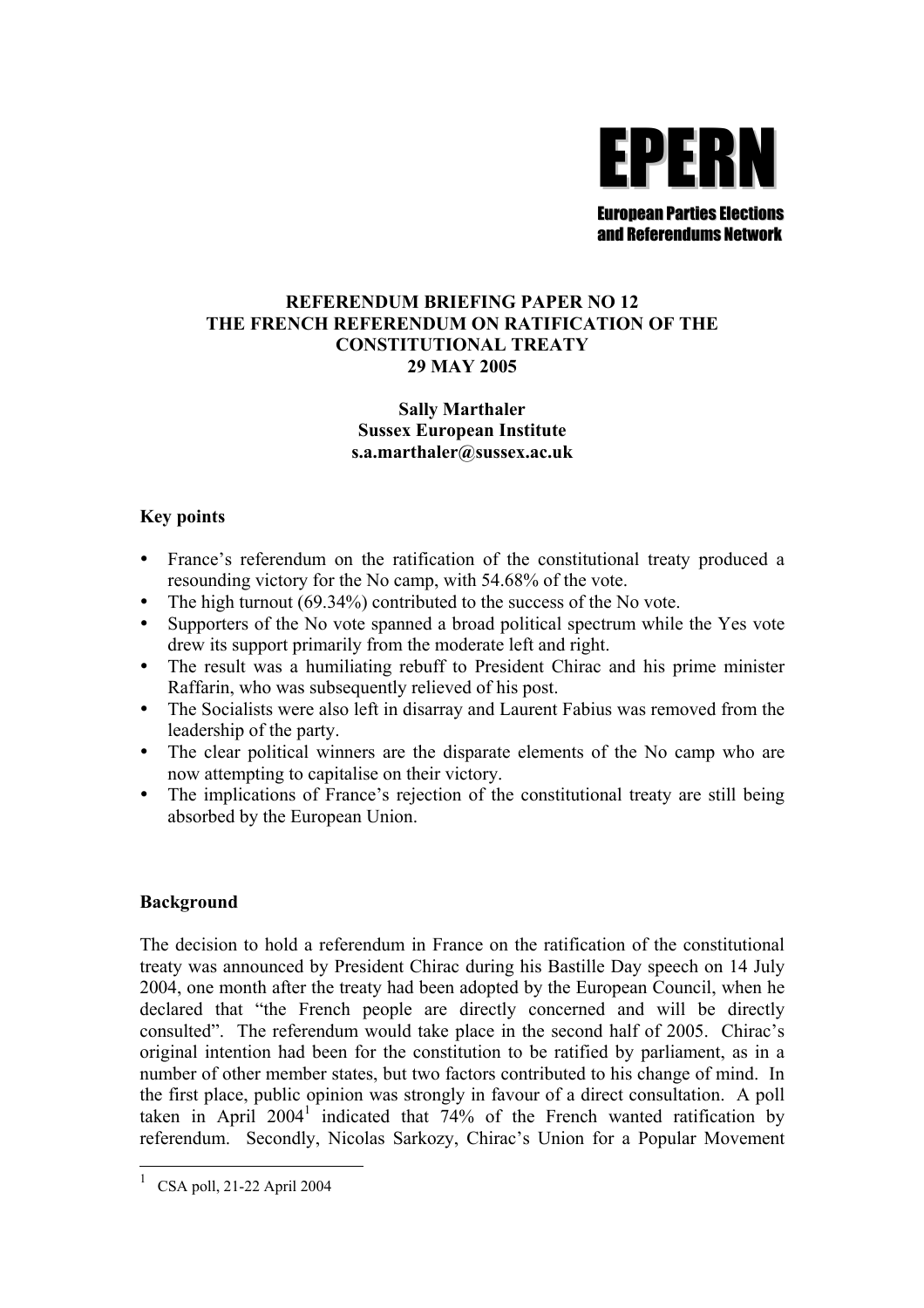(Union pour un mouvement populaire: UMP) rival for the 2007 presidency, was a strong and vocal advocate of this course of action, which was also supported by the majority of his party.

The political risks involved in calling a referendum are considerable, and principal among them is the danger that, rather than answering the question, which in this case related to the constitutional treaty (the text)<sup>2</sup>[,](#page-1-0) the electorate would take the opportunity to pass judgment on the government's performance (the context), as they had done in the 2004 regional and European elections. Given that no other elections were scheduled to take place until 2007, and that, largely as a result of a persistently high level of unemployment (currently10.2%, rising to 25% among the young), a mood of pessimism prevailed among the French electorate, and both the President's and Prime Minister's popularity ratings were low, the referendum would present the opportunity for a protest vote. However, polls in the months preceding the announcement of the referendum showed a consistently high level of support for ratification at well over 60%, rising to 72% in some polls. Nonetheless, these figures had to be viewed with caution since they were based on the responses of only around 40% of those interviewed, the remaining 60% or so having not yet decided how or whether to vote.

The level of support for the constitutional treaty was consistent with the predominantly positive attitudes of the French towards European construction. A survey carried out on the eve of the June 2004 European elections<sup>[3](#page-1-1)</sup> put this at  $75\%$ . However, as became clear in the course of the referendum campaign, this fundamentally pro-European position related to a specific model of Europe, in particular a 'social' Europe, and so these positive feelings were accompanied by serious reservations about how the EU dealt with social issues such as unemployment and poverty and by concerns about the undermining of the French social model. High expectations of the EU were not matched by the same level of confidence in its capacity to solve the problems which were closest to the heart of much of the French population.

French public enthusiasm for the EU had also been dampened by the May 2004 enlargement to the ten new member-states from central and eastern European, which had raised questions about the pace and direction of European integration. The issue of Turkish accession had contributed to these concerns. According to a poll in September 200[4](#page-1-2), 56% of French people were opposed to Turkish entry  $(74\%$ National Front [Front National: FN] supporters, 72% Union for French Democracy [Union pour la démocratie française: UDF], 63% UMP), but a majority (55%) of Socialist Party (Parti Socialiste: PS) voters also expressed their antipathy. Holding a referendum therefore risked both rekindling negative attitudes towards the most recent enlargement and fuelling the debate on Turkey, not least within the president's own party. While Chirac himself supported Turkish membership, most of his party did not, and neither did the other party of the moderate right, the UDF or its leader, François Bayrou. The sovereignist right Movement for France (Mouvement pour la France: MPF) strongly opposed Turkey's candidacy for EU membership and its leader, Philippe de Villiers, had called for a referendum on Turkish accession, as well

 $\overline{a}$ 

<span id="page-1-0"></span><sup>&</sup>lt;sup>2</sup> The question put to the electorate was "Do you approve of the bill authorising ratification of the Treaty establishing a Constitution for Europe?"<br><sup>3</sup> Ipsos eve of election poll. June 2004

<span id="page-1-1"></span><sup>&</sup>lt;sup>3</sup> Ipsos eve of election poll, June 2004<br><sup>4</sup> Ipsos poll, 28 September 2004

<span id="page-1-2"></span>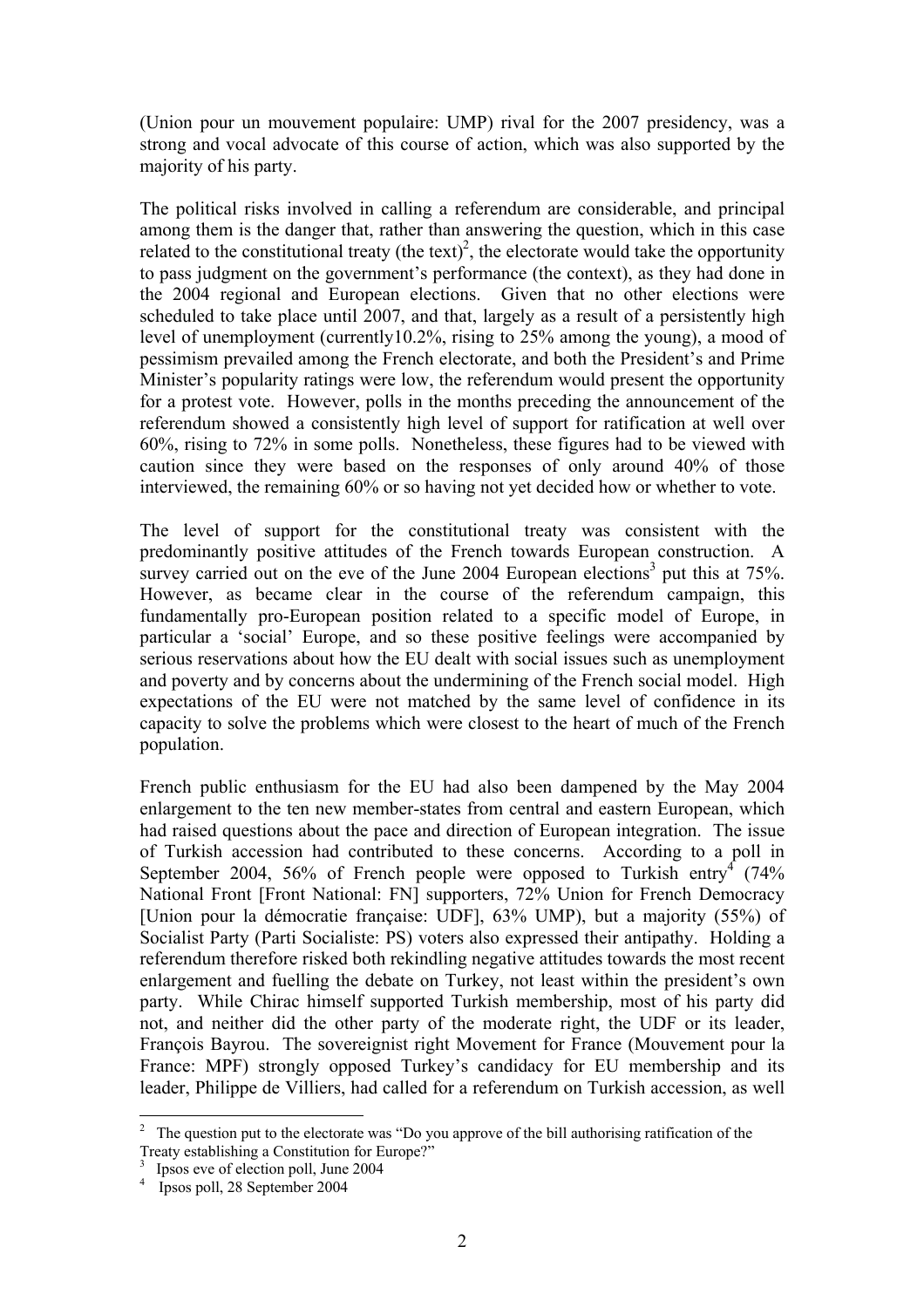as the constitutional treaty, immediately after the 2004 European elections. Le Pen's FN was also vehemently opposed to Turkish entry. By October, Turkish membership was dominating French political debate and Chirac's fears that the issue would contaminate the referendum campaign prompted him to promise a referendum on Turkish membership "in 10 to 15 years' time" in order to de-couple the two issues. In February 2005, the French constitution was revised so that any further enlargement of the EU (after Romania, Bulgaria and Croatia) would be put to a referendum.

If holding a referendum was politically risky, it also presented Chirac with a major political opportunity, that of dividing the left and in particular the PS. While most of the left were in favour of Turkey joining the EU, there was no consensus on ratification of the constitutional treaty and it was here that Chirac hoped to gain a major political advantage by aggravating divisions. Although the PS had been united over Europe at the time of the 2004 European elections, shortly afterwards Laurent Fabius, the deputy leader of the PS and a former prime minister, expressed his disappointment with the constitutional treaty. This was widely interpreted as a strategic move to challenge Hollande for the leadership of the party and for the PS candidacy for the 2007 presidential elections.

At the PS party conference in August 2004, the minor factions, Nouveau Monde (New World), led by Henri Emmanuelli, and Nouveau Parti Socialiste (NPS), the New Socialist Party, led by Arnaud Montebourg and Vincent Peillon, indicated their support for a No vote. It was to counter this move that Hollande seized the initiative by declaring himself in favour of a Yes vote, which in turn precipitated Fabius into announcing on 9 September that he would vote against the constitutional treaty in a referendum unless (*sauf si*) there was a commitment from the president to take concrete steps at a European level to safeguard French jobs. Since his conditions were unlikely to be met, he was essentially positioning himself at the head of the No camp. Public opinion, however, was behind Hollande at this point, 43% of those questioned (and 52% of PS supporters) saying that he and the Yes camp represented the values of the left better than Fabius and the No camp (cited by 22% of respondents and  $23\%$  PS supporters).<sup>5</sup> Public attitudes towards Fabius were split between those who disapproved of his action because it was divisive (50% of all respondents and 42% of PS supporters) and those who approved because it opened up the debate on Europe (42% overall and 52% PS supporters). $6$ 

The issue was to be settled by an internal PS internal referendum, held on 1 December, when the party's 120,000 members were directly consulted. A high turnout of 82.6% resulted in a victory for the Yes camp with 58.8% of the vote. Given that a majority of PS supporters  $(80\% \text{ according to one poll}^7)$  $(80\% \text{ according to one poll}^7)$  were also in favour of the constitutional treaty, this appeared to resolve the question and to marginalise Fabius. It was also a personal success for Hollande, strengthening his position as leader of the party and his claim to be its presidential candidate in 2007. However, this proved to be something of a false dawn as the conflict between the two sides continued and the resolve of the No camp on the left hardened. The French Communist Party (Parti communiste français: PCF) had been against the treaty from

 $\overline{a}$ 

<span id="page-2-0"></span><sup>5</sup> Sofres poll, 27-28 Oct and 8-9 Nov 2004

<span id="page-2-1"></span> $^{6}$  CSA poll, 16-17 Nov 2004

<span id="page-2-2"></span> $\frac{7}{1}$  Ifop poll, 25-26 Nov 2004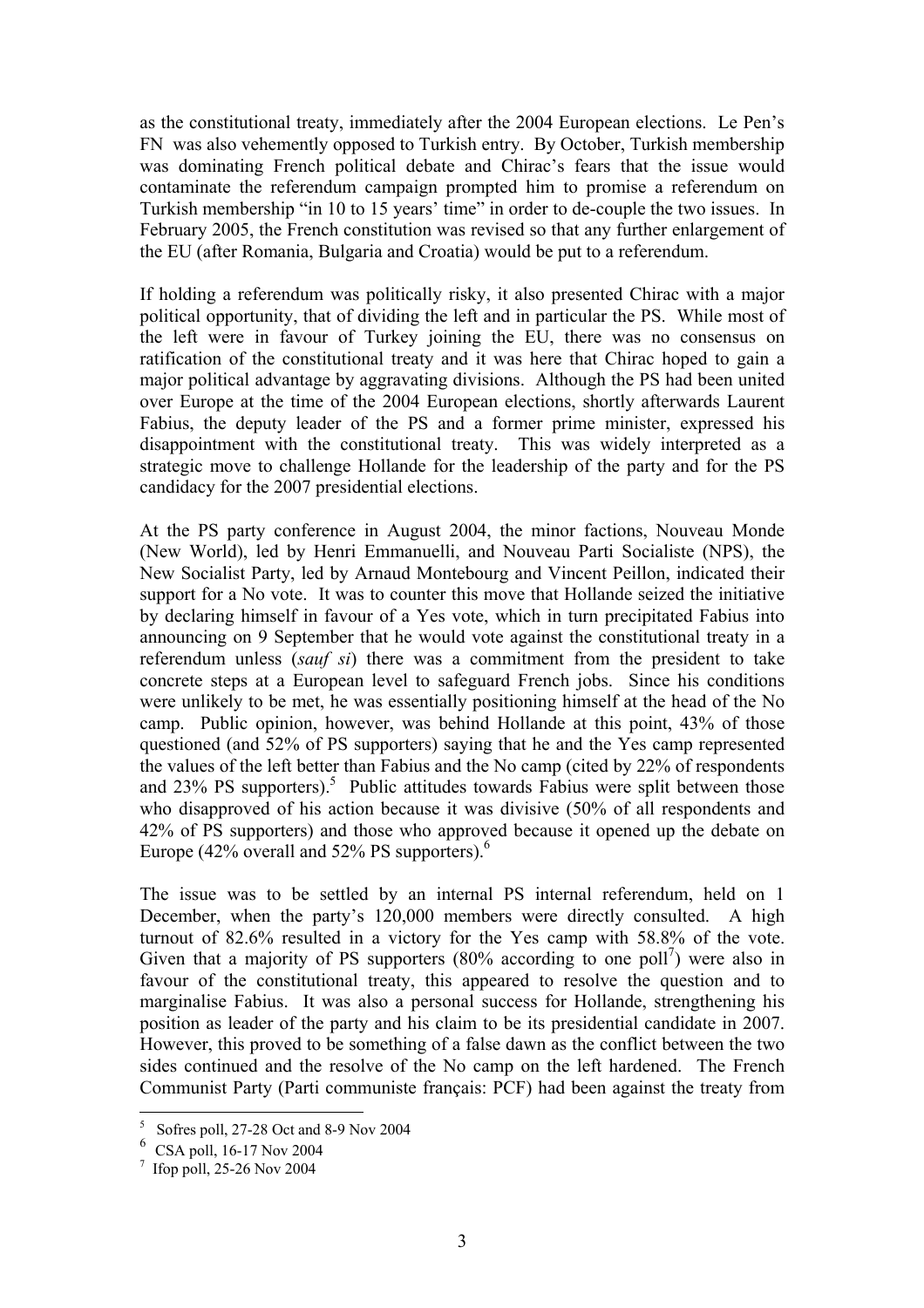the beginning and the Communist Revolutionary League (Ligue communiste révolutionnaire: LCR) and Workers' Struggle (Lutte ouvrière: LO) were also opposed to it. The Greens, like the PS, were divided and held their own internal referendum on 14 February 2004 which saw a small majority (52.72%) in favour of the Yes (41.98% against) on a 54% turnout under their new young national secretary, Yann Wehrling. The trade union movement too was split, with the General Workers' Confederation (Confédération générale du travail: CGT), Workers' Force (Force ouvrière: FO) and Sud recommending a No vote.

The divisions on the left were compounded by the inevitable tension between voting Yes to the constitutional treaty and voting Yes to Chirac once again (having been forced to support him against Le Pen in the second round of the 2002 Presidential election). This tension was skilfully exploited by Fabius, who touched a raw nerve among left-wing supporters when he declared that saying yes to Europe meant saying yes to Chirac.

While mainly confined to the moderate left, dissidents also existed on the mainstream right, in the form of a sovereignist faction in the UMP, Debout la République (The Republic Stands Up), led by the neo-Gaullist Nicolas Dupont-Aignan.

## **The Campaign**

Chirac's original plan to hold the referendum in the second half of 2005 was modified in the light of the positive outcomes of the PS' and Greens' internal referendums, which, together with the Spanish Yes vote on 20 February, encouraged the president to move earlier. An announcement was made on 4 March that the French referendum would be brought forward to 29 May. This would be the third referendum on Europe under the French Fifth Republic, the first having been held in 1972, under Georges Pompidou, to ratify the treaty on the enlargement of the EC to the UK, Ireland, Denmark and Norway, and the second in 1992, under François Mitterrand, to ratify the Maastricht treaty. In both cases, the vote was in favour of ratification.

At the time of Chirac's announcement, all the polls gave a majority (of between 55% and 60%) to the Yes vote. However, within two weeks, the first poll was published putting the No vote ahead (BVA 18 March) and in the weeks up to the launch of the official campaign on 16 May, French public opinion was highly volatile, with the majority switching between Yes and No on three occasions (see Table 1 below).

The key event preceding the rise in the No vote was the debate over the Bolkestein services directive (what de Villiers referred to in populist tones as 'Frankenstein Bolkestein') designed to open up free movement of services within the EU and which came to be symbolised in France by the 'Polish plumber'. This directive, although in fact quite unconnected with the constitutional treaty, aroused the latent fears of many French voters about the threat represented by an influx of workers from the ten new member states in central and eastern Europe. It was only after Chirac had tackled the directive in the European Council and it had been withdrawn that the polls began to pick up. Jospin's appearance on television also contributed to this trend but it did not last. The ill-feeling surrounding the cancellation of the Whit Monday holiday, together with the strikes and demonstrations which took place earlier in the campaign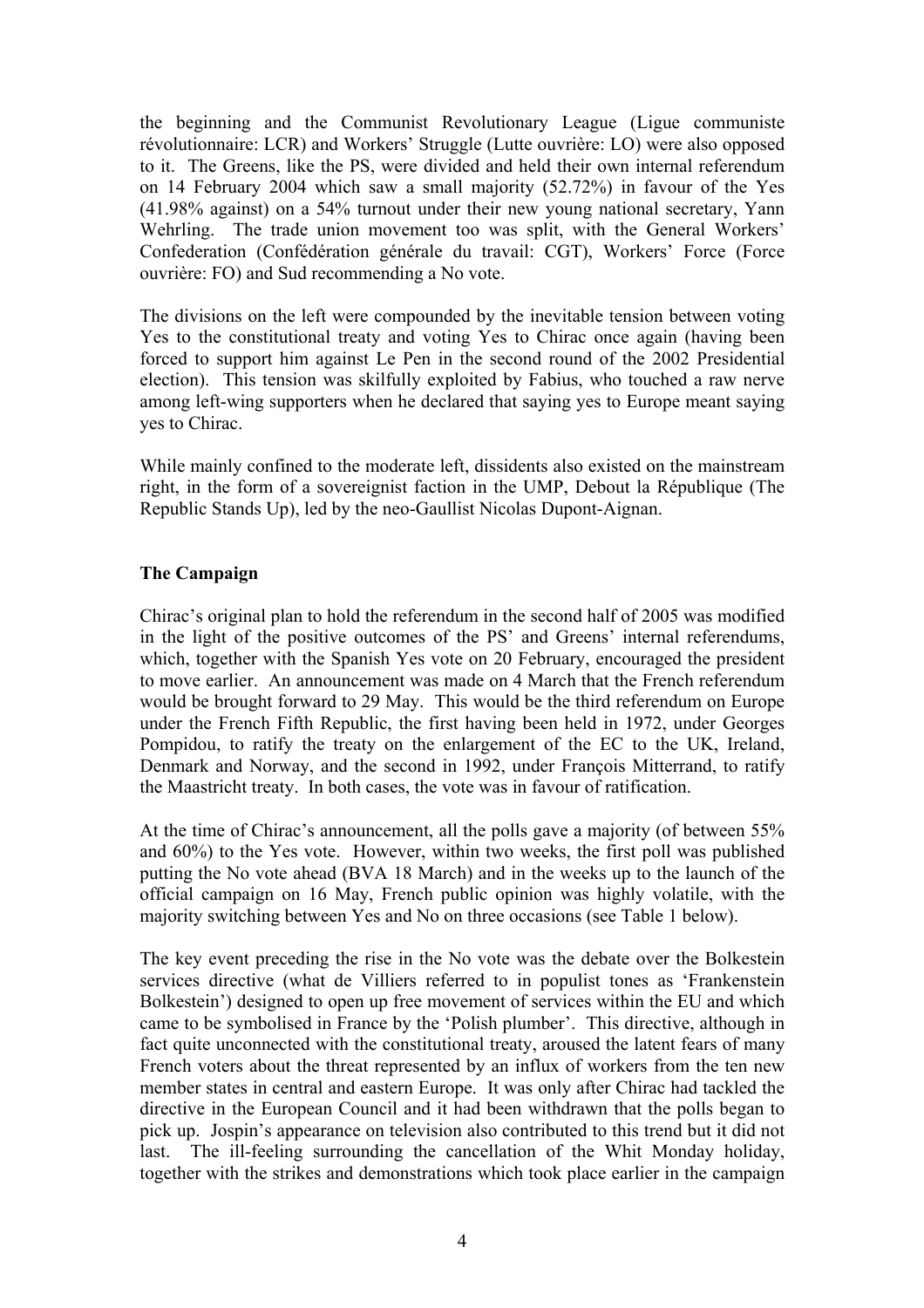and a scandal which led to the resignation of the Finance Minister, had a negative effect on public support, and the No vote again took the lead. An intervention by the European heads of state in the final week of the campaign did nothing to reverse this trend, although Chirac's last appearance on television produced a slight rise to 48%.



**Table 1: Support in France for the ratification of the constitutional treaty** 

*Source*: CSA

Chirac's part in the campaign was key. In his constitutional role as president he was the de facto leader of the Yes camp, as Mitterrand had been in 1992. However, he did not enter the campaign until 14 April, when he made the first of three televised appearances, this time debating the constitutional treaty with young voters. His performance was lacklustre and he seemed out of touch with and was visibly disconcerted by the attitudes of the 18-29 year-olds, whom he openly admitted to not having understood. This intervention by the president, among others, was damaging to the Yes camp and subsequent calls were made, by proponents of the treaty both on the right and left, for him (and Raffarin) to feature less prominently in the campaign. The president had more success when he assumed his role of statesman, as in a joint appearance with Schröder to highlight the importance of the Franco-German partnership within the EU.

While both Bayrou and Raffarin wanted to form a united front with the socialists in the Yes camp, Hollande preferred to campaign separately in favour of a "clear, strong and socialist Yes". This was for two reasons. Firstly, he wanted to avoid an overidentification with Chirac since many PS voters were still resentful of having had to vote for the president in 2002. Secondly, he wanted to make it transparently clear that the Socialist Party itself was supporting a Yes vote, since the split within it and within the Greens risked creating confusion in the left-wing electorate over their party lines. To this end, the PS banned joint meetings with the right and the Greens joint meetings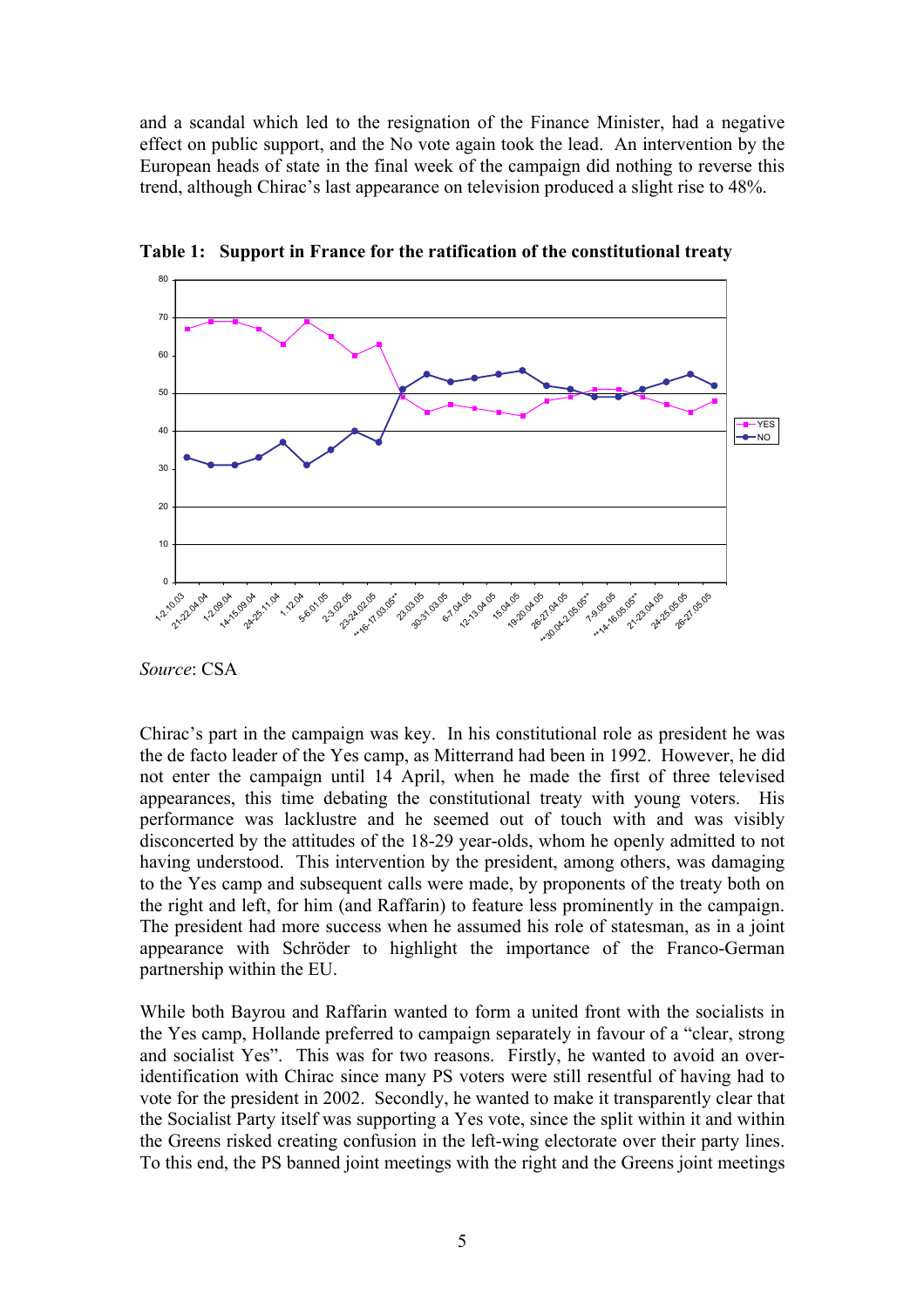with any other party, although Daniel Cohn-Bendit, a Green MEP, disregarded this instruction, and was attacked for doing so.

There was no single leader of the No camp as there had been in 1992 when Philippe Séguin had been its figurehead. De Villiers was a constant presence in the media, which he exploited with great skill and success, overshadowing Le Pen, who was ill during the campaign, but also kept a low profile for strategic reasons since his own support was secure and there was a danger that his association with the No camp might alienate other potential sources of support. Fabius was also a dominant actor in the campaign but distanced himself from the right wing and for the most part campaigned independently, although he did appear alongside José Bové.

By the time the official campaign began on 16 May, the battle lines had already been drawn. Despite Fabius' efforts to create a cleavage between left and right by claiming that they represented two different kinds of European construction, this was not a straight left-right fight, but a more complex affair pitting the mainstream against the margins and with populist, xenophobic and revolutionary elements on both sides.

Among the supporters of the constitutional treaty, essentially the moderate parties of the right and left, there was consensus on the importance of the political dimension of the EU and the strengthening of Europe's role on the world stage. Chirac stressed that an enlarged Europe was the sole guarantor of peace and democracy and emphasised the importance of the Franco-German engine. He argued that, contrary to the claims of his opponents, a more 'political' and less liberal Europe would emerge from the constitutional treaty. The PS was at pains to underline that the new text would create a political and social Europe whose objective was to achieve full employment and in which rights and freedoms were protected, the European Parliament had greater powers and citizens greater influence.

The No camp encompassed far more disparate themes, with the sovereignist and Far Right continuing to campaign against Turkish membership, despite Chirac's efforts to kick this issue into the long grass, and highlighting the need to define Europe's cultural (essentially religious) identity and geographical limits. On the right, campaigners such as the UMP dissident Dupont-Aignan criticised the constitutional treaty for being undemocratic while the various left-wing components (the PCF and parts of the PS and Greens) focused on the threat to the French social model and the competition for French jobs which would result from social and fiscal dumping. The constitutional treaty was attacked for "carving in stone" the Anglo-Saxon vision of a liberal free-market Europe in a text which would be impossible to revise since this would require unanimity (rather than a majority as under the current Nice treaty) and for the Atlanticist drift of defence arrangements with NATO. Other strands of the No argument were represented by the ecologists and the anti-globalisation organisation, Attac.

A fundamental argument of the No camp was that there was a 'Plan B', which meant that once rejected the treaty could be renegotiated to conform more with French preferences. This line was consistently rejected by the Yes camp who repeatedly asserted that failure to ratify would simply mean continuing with the less sociallyoriented Nice treaty and would be damaging to the position of France within the EU, where it would be the 'black sheep', and to the position of the EU in the world. The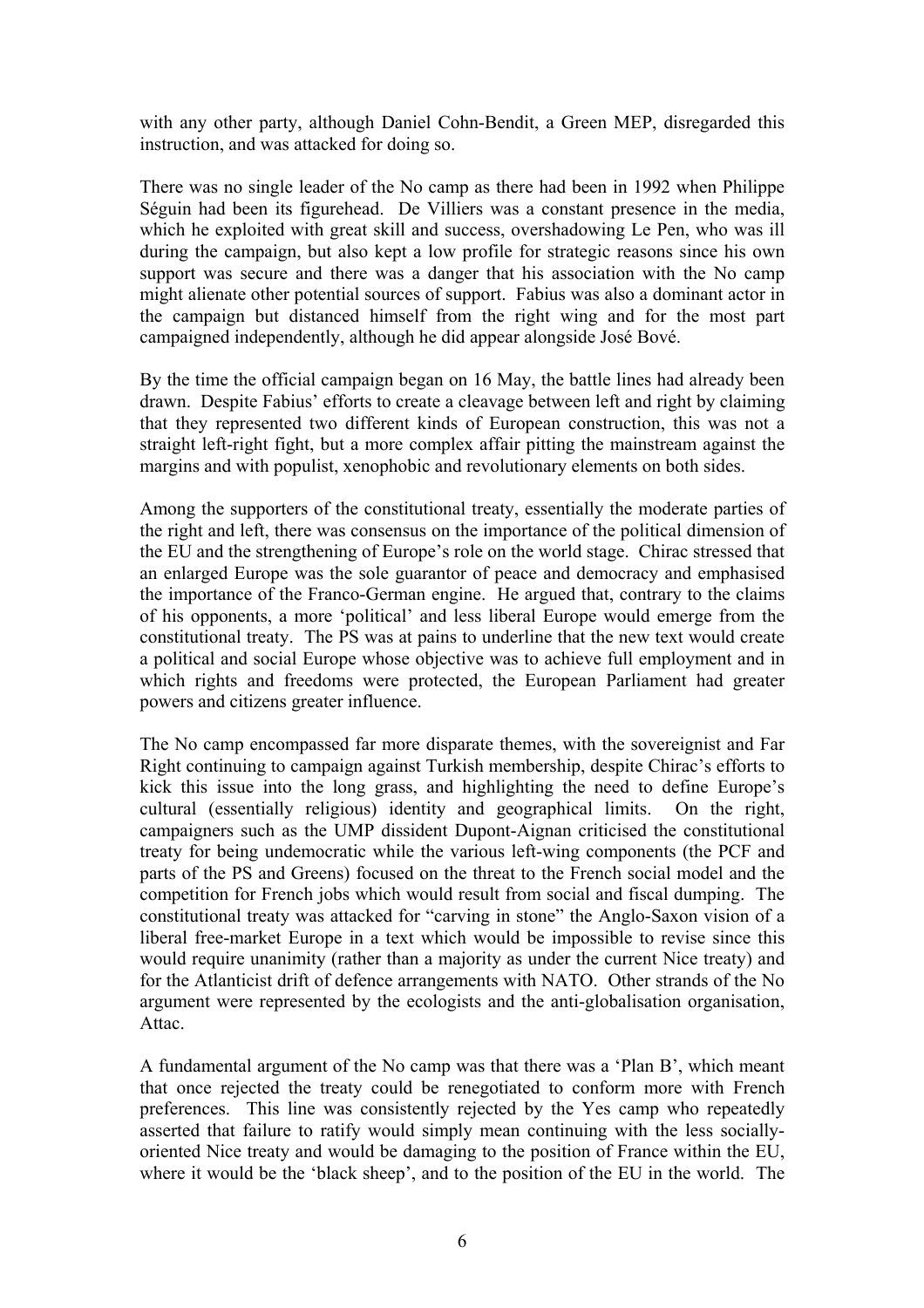doomsday scenario painted by some of the supporters of the treaty did not convince the doubters and probably alienated some.

Unlike in the European elections, then, the issue of Europe was central to the campaign. The referendum acted as a catalyst for a debate on the impact of Europe on France and on the kind of Europe the French wanted. A wide variety of material was published on the subject and it was discussed at great length in the media. The high level of interest generated reflected the intensity and divisiveness of the debate, and was similar to that registered towards the end of the campaign for the Maastricht referendum (see Table 2).

| $28 - 31$<br>August<br>$1992^8$ | $9-10$<br>March | 1-2<br>April | 15-18<br>April | 27-28<br>April | $9-10$<br>May | 11-12<br>May |
|---------------------------------|-----------------|--------------|----------------|----------------|---------------|--------------|
| 63                              | 47              | 64           |                | 61             | 69            | 60           |

| Table 2: Interest in the 2005 referendum campaign, % respondents |  |  |  |  |
|------------------------------------------------------------------|--|--|--|--|
|------------------------------------------------------------------|--|--|--|--|

*Source*: Sofres

An innovative aspect of this campaign was the significant part played by the nontraditional media such as the internet with its weblogs, chats, forums and chain emails, which were particularly exploited by the No camp, adding to its 'alternative' image and providing it with a highly effective way of mobilising its disparate elements. Only the eight parties which had won more than 5% of the vote in the 2004 European elections, the UMP, UDF, MPF, Rally for France (Rassemblement pour la France: RPF) and FN on the right and the PS, PCF and Greens on the left, were given air-time for campaign broadcasts. In the case of the PS and the Greens, the allocated time was dedicated entirely to the Yes camp, and the Far Left was also totally excluded. This, and the fact that the media were also perceived as having a pro-European bias, meant that the Yes campaign was strongly associated with the establishment line, which to some extent benefited the No camp who were seen to be challenging the dominant thinking (*la pensée unique*).

## **The Result**

In the week leading up to the referendum, polls were predicting a victory for the No camp. However, with a third of voters saying that they were not sure if they would vote and 29% of those saying that they were going to vote not yet having decided how to cast their ballot, turnout was crucial to the result. Low mobilisation was expected to favour the Yes camp, whose supporters were more likely to turn out. When, on the evening of 29 May, the television channels announced, ahead of the actual result, an estimated turnout of around 70%, the fate of the constitutional treaty appeared to be sealed. The final official figure was 69.34%, almost identical to the turnout for the Maastricht referendum (69.69%), slightly lower than the turnout for presidential elections but considerably higher than for European elections. This low rate of abstention was largely attributed to the intensity of the debate and the likelihood of a

<span id="page-6-0"></span><sup>&</sup>lt;sup>8</sup> The referendum on the Maastricht treaty was held on 20 September 1992.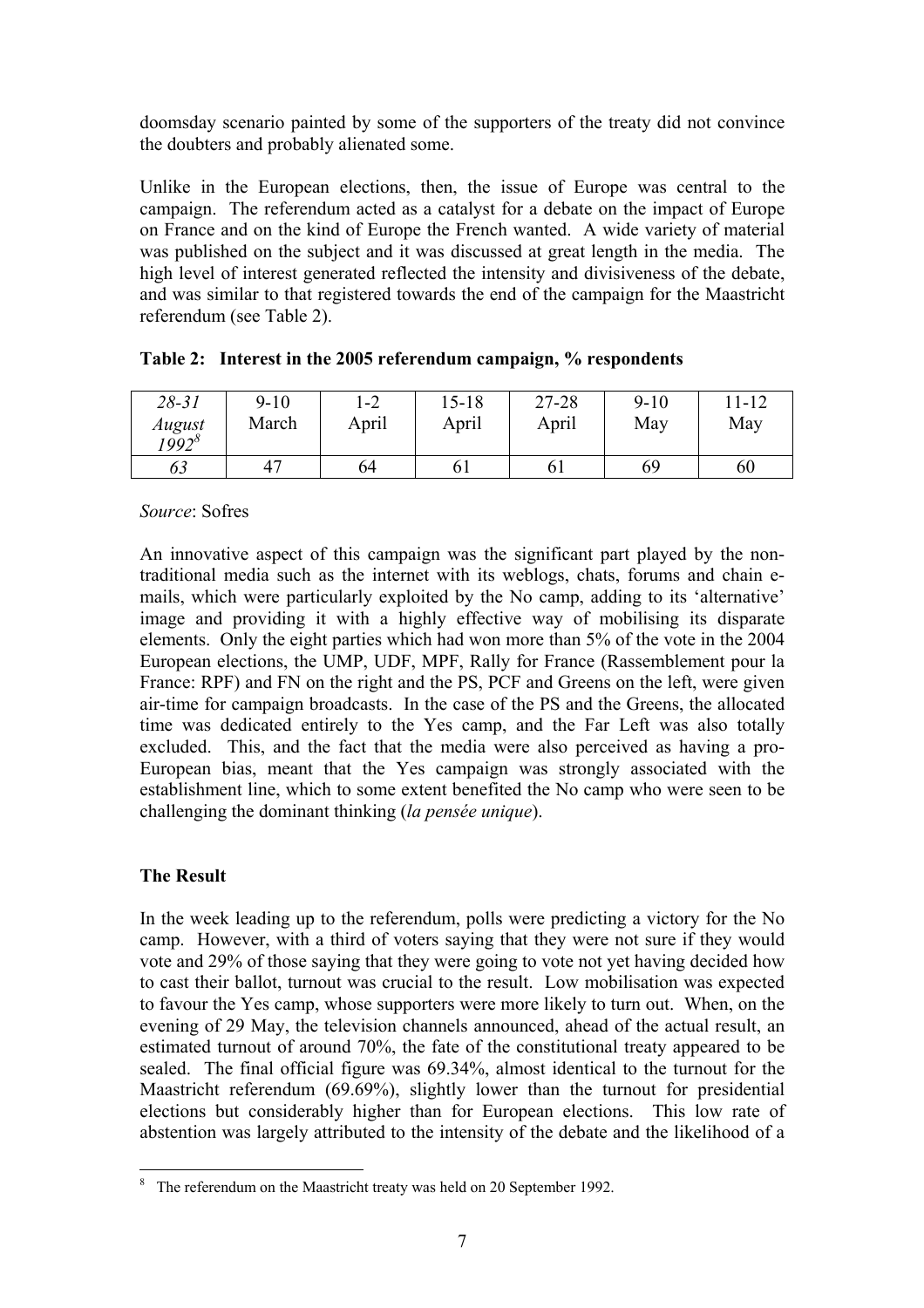very close result. The 10% margin between the Yes vote (45.32%), representing around 12.7 million votes, and No vote (54.68%), representing about 15.4 million votes, was far wider than expected and the shock created comparable with that of 21 April 2002.

84 of the 96 departments in mainland France voted against ratification, with the highest No vote in the economically depressed Pas-de-Calais (69.5%) and the highest Yes vote in Paris (66.45%). The No vote was also over 60% in the Languedoc-Roussillon and Picardy regions and lowest in Brittany and Alsace. A sociodemographic breakdown of the vote indicates a clear division between a highlyeducated, affluent and secure section of the population and those on low incomes and in more insecure employment or unemployed. A majority of the No vote came from blue-collar (79%) and white-collar (67%) workers. 71% of the unemployed also voted No and there was a strong correlation between the No vote and areas of high unemployment and poverty levels. The No vote was also strong in rural areas where reforms to the CAP have alienated small farmers.

64% of public sector employees also voted against ratification, apparently having been swayed by arguments about the threat to French public services. This category includes teachers and is made up of traditionally loyal PS supporters who voted for the Maastricht treaty but on this occasion rejected their party's line and voted against the constitutional treaty for being too economically liberal and encouraging inequality. The only occupational categories in which a majority voted yes were professionals and executives. It is only in the 65-plus age-group that there were more Yes than No voters. The other categories in which the Yes vote predominated were practising Catholics and those living in greater Paris.

|              | <b>YES</b>     | N <sub>O</sub> |
|--------------|----------------|----------------|
| Far Left     | $\mathfrak b$  | 94             |
| PCF          | $\overline{2}$ | 98             |
| <b>PS</b>    | 44             | 56             |
| The Greens   | 40             | 60             |
| <b>LEFT</b>  | 37             | 63             |
| <b>UMP</b>   | 80             | 20             |
| <b>UDF</b>   | 76             | 24             |
| <b>MPF</b>   | 25             | 75             |
| FN/MNR*      | ⇁              | 93             |
| <b>RIGHT</b> | 73             | 27             |
| No party     | 31             | 69             |

**Table 3: % vote in 2005 French referendum on the constitutional treaty by party proximity** 

\*Mouvement national républicain (National Republican Movement)

*Source*: Ipsos exit poll, 29 May 2005

A breakdown of the No vote by partisan support (see Table 3) shows that 94% of Far Left supporters, 98% of Communist Party supporters and 93% of Far Right supporters voted against ratification. It was only among supporters of the two moderate right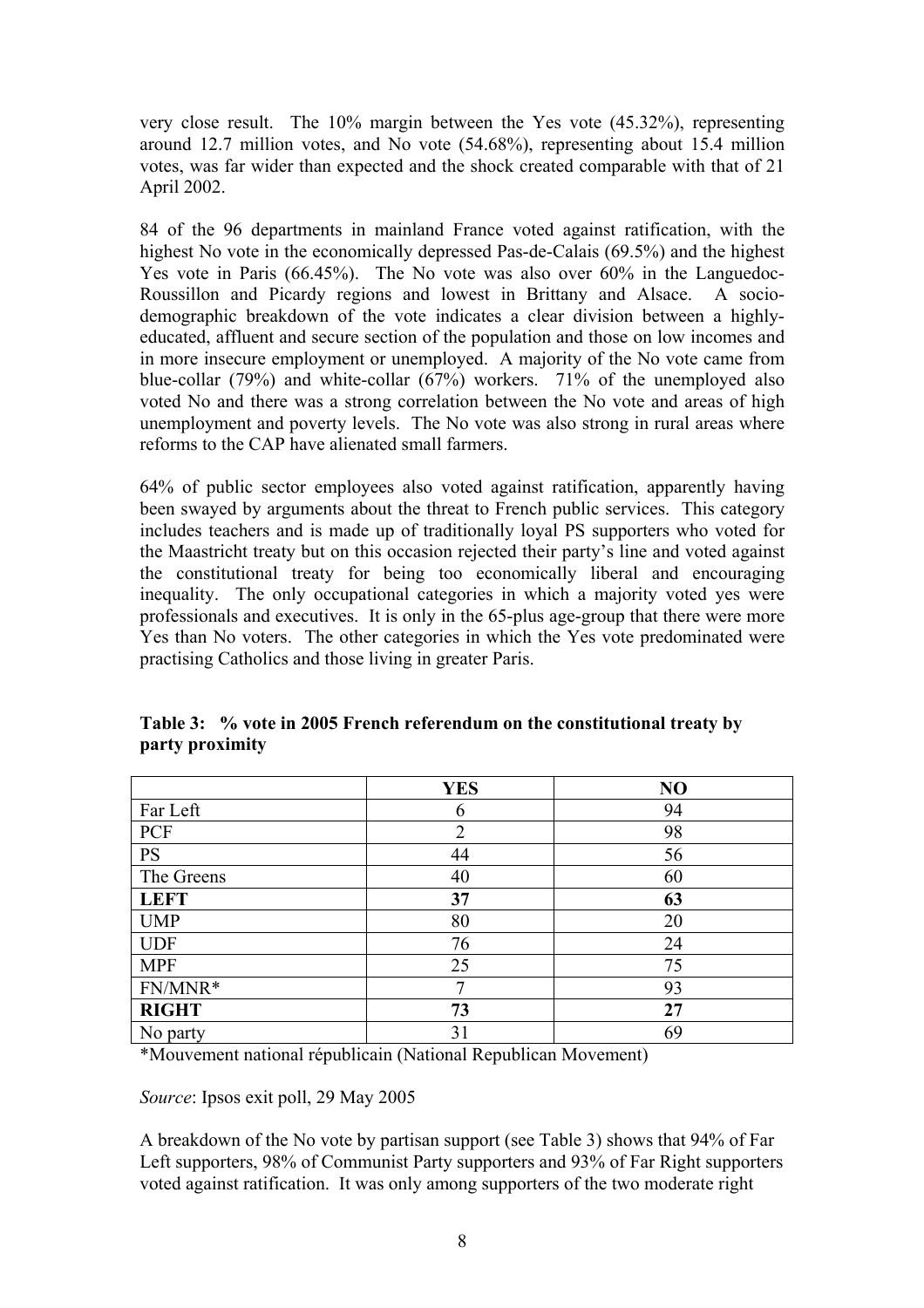parties, the UMP and UDF, that a majority voted Yes. Analysis of the parties' share of the No vote (see Figure 1) shows the PS and the Far Right contributing most votes. According to a CSA post-referendum poll, 49% of the No vote came from the moderate left, 28% from the far right, 15% from the moderate right and 8% from the Far Left. A breakdown of the Yes vote shows the moderate right contributing 58%, the moderate left 35%, the far right 6% and the Far Left 1%.

#### **Figure 1: % party share of the No vote in the 2005 French referendum on the constitutional treaty**



*Source*: Ipsos, 30 May 2005

Generally speaking, Yes voters appear to have been motivated by their attachment to the European Union. The reasons given<sup>9</sup> were firstly a desire to strengthen the EU's position vis-à-vis other major powers such as the US, China and India, secondly to further European construction and thirdly to maintain France's strength in Europe. The meaning of the No vote is more difficult to interpret but appears to have been driven primarily by national rather than purely European considerations, and in particular the impact of the EU on the social situation in France and fears that the treaty was too liberal and would contribute to unemployment. A smaller section of the No vote saw Europe as a threat to France's identity or independence or was voicing its objections to the 2004 enlargement or Turkish membership of the EU. Around a third of No voters thought that a rejection of the treaty would bring about a renegotiation and a similar number found the treaty difficult to understand. Around 40% of respondents said that they wanted to express their dissatisfaction with the current situation in France.

<span id="page-8-0"></span> 9 Sofres, 29 May 2005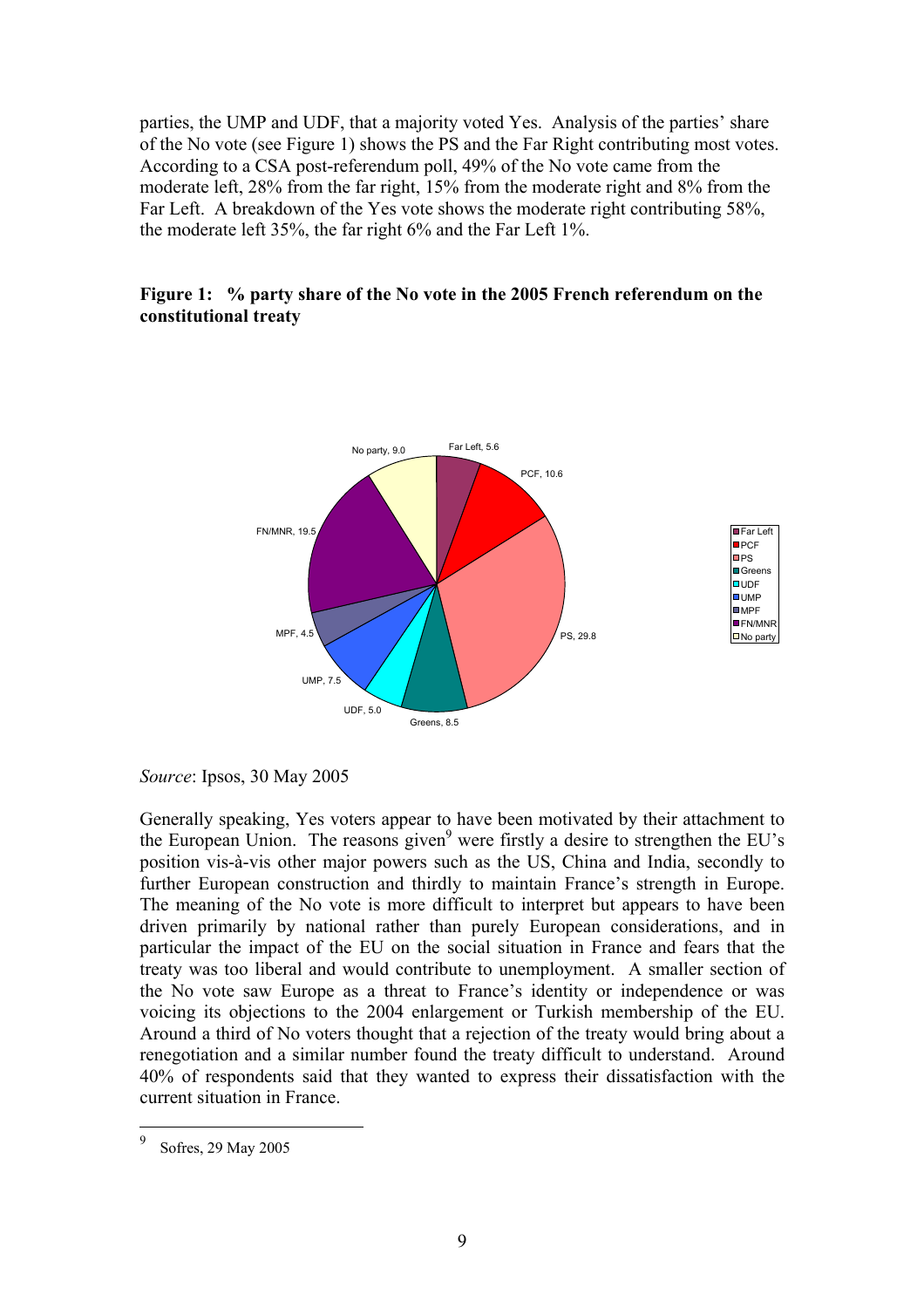#### **Conclusion and future prospects**

The referendum on the ratification of the constitutional treaty was always a risky venture, yet it was winnable. The reasons for its failure are multiple and both European and domestic factors came into play. While in the end it was the context rather than the text itself which carried more weight, the treaty itself played a part. It was an over-long, highly complex and ambiguous text, associated in the minds of many French left-wing voters with a former right-wing president, Giscard d'Estaing, who presided over the Convention on the future of Europe, and it was not presented in a form that a nation such as France, whose own constitution carries such weight, could identify with.

In a European perspective, the referendum can be seen as a retrospective vote on the 2004 enlargement and a warning to the political elite about moving too fast with future enlargements, especially to Turkey. Underlying this is a sense of uncertainty about where the European project is going, together with concerns about immigration and outsourcing, about perceived threats to the secular republican model and to French as well as European identity. More broadly, this reflects an anxiety about the impact of globalisation on France, symbolised during the campaign by the importing of cheap textiles from China. The victory of the No camp, which had seized the initiative and gained momentum early in the campaign, has also to be seen as a failure of political leadership among the Yes camp, resulting from a perceived complacency on the part of the established parties and an inability to engage with the public or to present a positive and convincing case for the treaty.

This failure of leadership and communication is also evident at a domestic level and the No vote can be interpreted as a retrospective judgment on the government's inability to solve the problem of unemployment. Chirac's decision to retain Raffarin as prime minister after the defeat of the government party in the 2004 regional and European elections despite his patent unpopularity also signalled his disconnection from the electorate and contributed to their exasperation. Disunity within the Socialist party, confusion over party lines and the unwillingness of left-wing voters to support Chirac all played their part.

The political fallout from the rejection of the treaty, both in France and the EU, has been extensive. Its immediate domestic consequence was the sacking of Raffarin and his replacement as prime minister by the (unelected) Dominique de Villepin with a brief to lead the government with a 'new impetus' and mount a renewed attack on unemployment. Losing the referendum was a grave and possibly fatal humiliation for Chirac himself and extremely damaging to his authority. The major beneficiary within the UMP has been Sarkozy, who continues to be the most popular politician in France.

The result has also been a severe blow to Hollande, whose authority within the PS has also been seriously undermined. With only two years to go until the next legislative and presidential elections, the party urgently needs to deal with its internal divisions between reformists and radicals. Whether Fabius' eviction from the party leadership will help to resolve this conflict is as yet unclear. Despite having won a moral and political victory, he appears to be no closer to achieving his goals of taking over the leadership of the party or being nominated as its candidate in the 2007 presidential